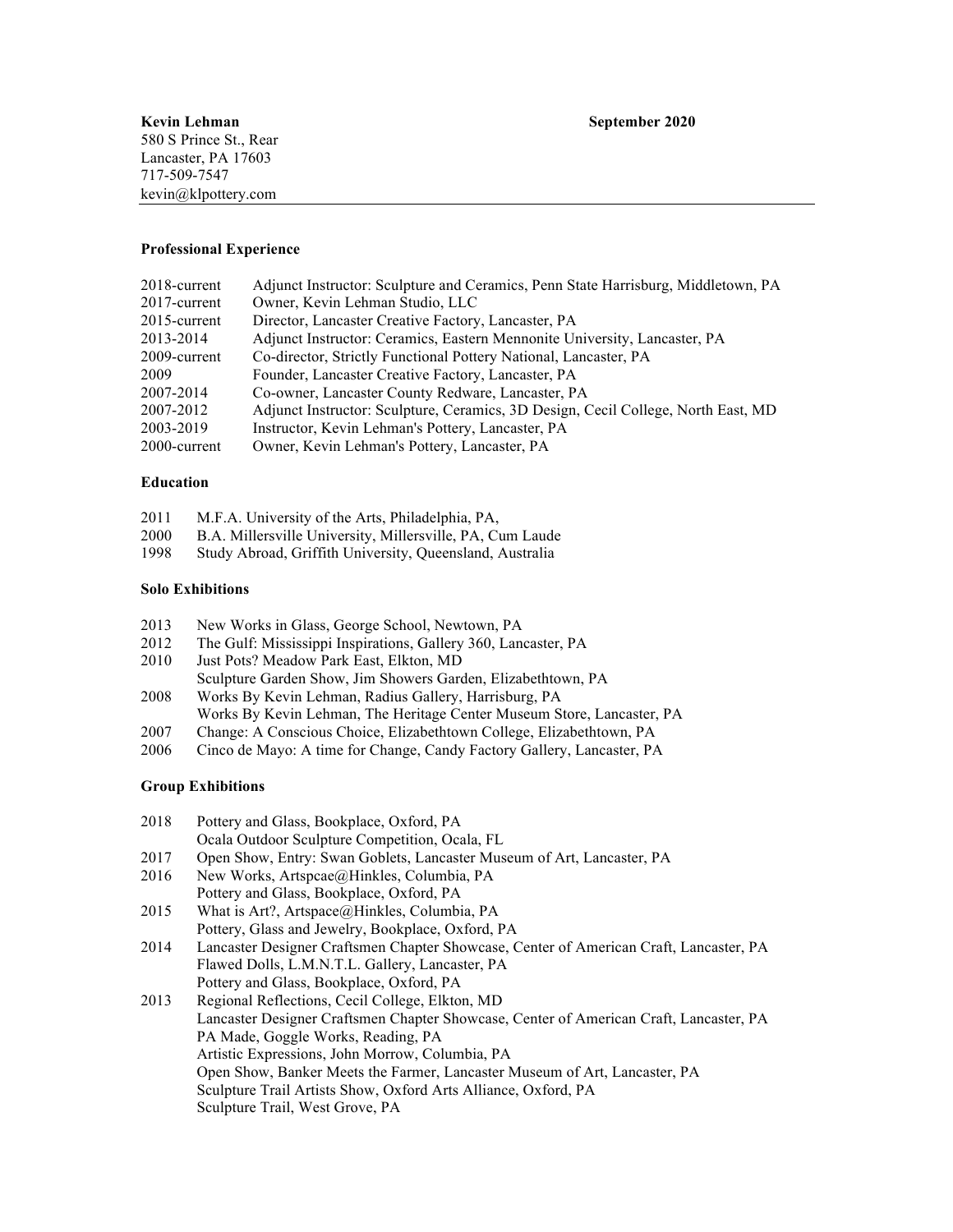|      | Keys to the City, Painted Pianos collaboration with TLC Veterans, Music For Everyone,                                                                                                        |
|------|----------------------------------------------------------------------------------------------------------------------------------------------------------------------------------------------|
|      | Lancaster, PA<br>Ceramics, Bookplace, Oxford, PA                                                                                                                                             |
|      |                                                                                                                                                                                              |
| 2012 | Functional and Beyond, With Amedeo Salamoni, Bookplace, Oxford, PA                                                                                                                           |
| 2011 | MFA Thesis Exhibition: The Road Less Traveled, University of the Arts, Philadelphia, PA<br>"Experiential Epistemology: An Awareness Installation", Collaboration with Millersville students: |
|      |                                                                                                                                                                                              |
|      | Jenna Wright, Morgan Mangiaruga, Kurt Vail and Laura Abbott, Millersville University Ganser                                                                                                  |
|      | Gallery, Millersville, PA                                                                                                                                                                    |
|      | Locals Only: A Few Good Men, University of the Arts, Philadelphia, PA                                                                                                                        |
|      | Central Pennsylvania Potters, The Clay Place at Standard, Pittsburgh, PA                                                                                                                     |
|      | Cecil College Fine Arts Faculty Show, The Palette and the Page, Elkton, MD                                                                                                                   |
|      | Natural Inspirations, John Morrow and Jim Showers, Jim Showers Garden, Elizabethtown, PA                                                                                                     |
| 2010 | Open Show, Entry: Wave, Lancaster Museum of Art, Lancaster, PA                                                                                                                               |
|      | WIP Show, University of the Arts, Philadelphia, PA                                                                                                                                           |
| 2009 | Explorations in Clay, Harford Community College, Bel Air, MD                                                                                                                                 |
|      | With Maggie Creshkoff and Matt Hyleck                                                                                                                                                        |
|      | WIP Show, University of the Arts, Philadelphia, PA                                                                                                                                           |
|      | The Pennsylvania Arts Experience Artist's Trail, York College, York, PA                                                                                                                      |
|      | Best in PA Ceramics, State Museum: Radius Gallery, Harrisburg, PA                                                                                                                            |
|      | Ceramic and Glass: Show and Sale, Oxford Art Alliance, Oxford, PA<br>Earth, Wind, Fire & Water: Science in Art, Van Go, Susquehanna Art Museum, Traveling                                    |
|      | museum on wheels, PA                                                                                                                                                                         |
| 2008 | Faculty Show, Cecil College, Elkton, MD                                                                                                                                                      |
|      | Divine Proportion: Interpretations of the Golden Ratio, Kevin Lehman's Pottery, Lancaster, PA                                                                                                |
|      | With Tim Nies                                                                                                                                                                                |
|      | Earth, Wind, Fire & Water: Science in Art, Van Go, Susquehanna Art Museum, Traveling                                                                                                         |
|      | museum on wheels, PA                                                                                                                                                                         |
|      | Open Show, Entry: Bobo Geodes, Lancaster Museum of Art, Lancaster, PA                                                                                                                        |
| 2007 | Student and Faculty Show, Cecil Community College, Elkton, MD                                                                                                                                |
|      | Tea Pot Show, Entry: Scolding Teapot, Radius Gallery, Harrisburg, PA                                                                                                                         |
|      | Lancaster Designer Craftsmen Group Show, The Goggle Works, Reading, PA                                                                                                                       |
|      | Open Show, Entry: Summer Crater, Lancaster Museum of Art, Lancaster, PA                                                                                                                      |
| 2006 | Artful Teapots, Entry: Scolding Hot Teapot, Pemberley Tea Shop, Lancaster, PA                                                                                                                |
|      | Transitions, Goggle Works Center for the Arts, Reading, PA                                                                                                                                   |
|      | W/ Amedeo Salamoni and Phil Haralam                                                                                                                                                          |
|      | Ceramic Pottery Show, The Bookplace, Oxford, PA                                                                                                                                              |
|      | W/Bernie Felch, Gill Mallinckrodt, and Amedeo Salamoni                                                                                                                                       |
|      | Vase Finder, On-line Gallery, Piece Accepted: Textured Vessel                                                                                                                                |
|      | Open Show, Lancaster Museum of Art, Lancaster, PA                                                                                                                                            |
| 2005 | Wheel Thrown Ceramics, East Stroudsburg University, East Stroudsburg, PA                                                                                                                     |
|      | W/ Ian Stainton and Helen Weichman                                                                                                                                                           |
|      | Open Show, Gallery 20, West Reading, PA                                                                                                                                                      |
|      | Open Show, Lancaster Museum of Art, Lancaster, PA                                                                                                                                            |
| 2004 | Functional Designs, w/ Eliana Lopez, Liquid Heat Studio 8, Lancaster, PA                                                                                                                     |
|      | Group Show, Creative Arts Studio, Enola, PA                                                                                                                                                  |
|      | Open Show, Lancaster Museum of Art, Lancaster, PA                                                                                                                                            |
|      | Open Show, Gallery 20, West Reading, PA                                                                                                                                                      |
| 2003 | Crafts National, Lancaster Museum of Art, Lancaster, PA, Juror: Holly Hotchner                                                                                                               |
|      | Open Show, Lancaster Museum of Art, Lancaster, PA                                                                                                                                            |
|      |                                                                                                                                                                                              |

# **Residencies**

| 2018 | Manheim Township High School, Reduction Firing: Gas, Wood and Raku, Lancaster, PA |
|------|-----------------------------------------------------------------------------------|
|      | Hempfield High School, Permanent Wall Mosaic, Landisville, PA                     |
|      |                                                                                   |

- 2017 Delta-Peach Bottom Elementary School, Permanent Wall Mosaic, Delta, PA
- 2016 Donegal Intermediate School, Permanent Wall Mosaic, Marietta, PA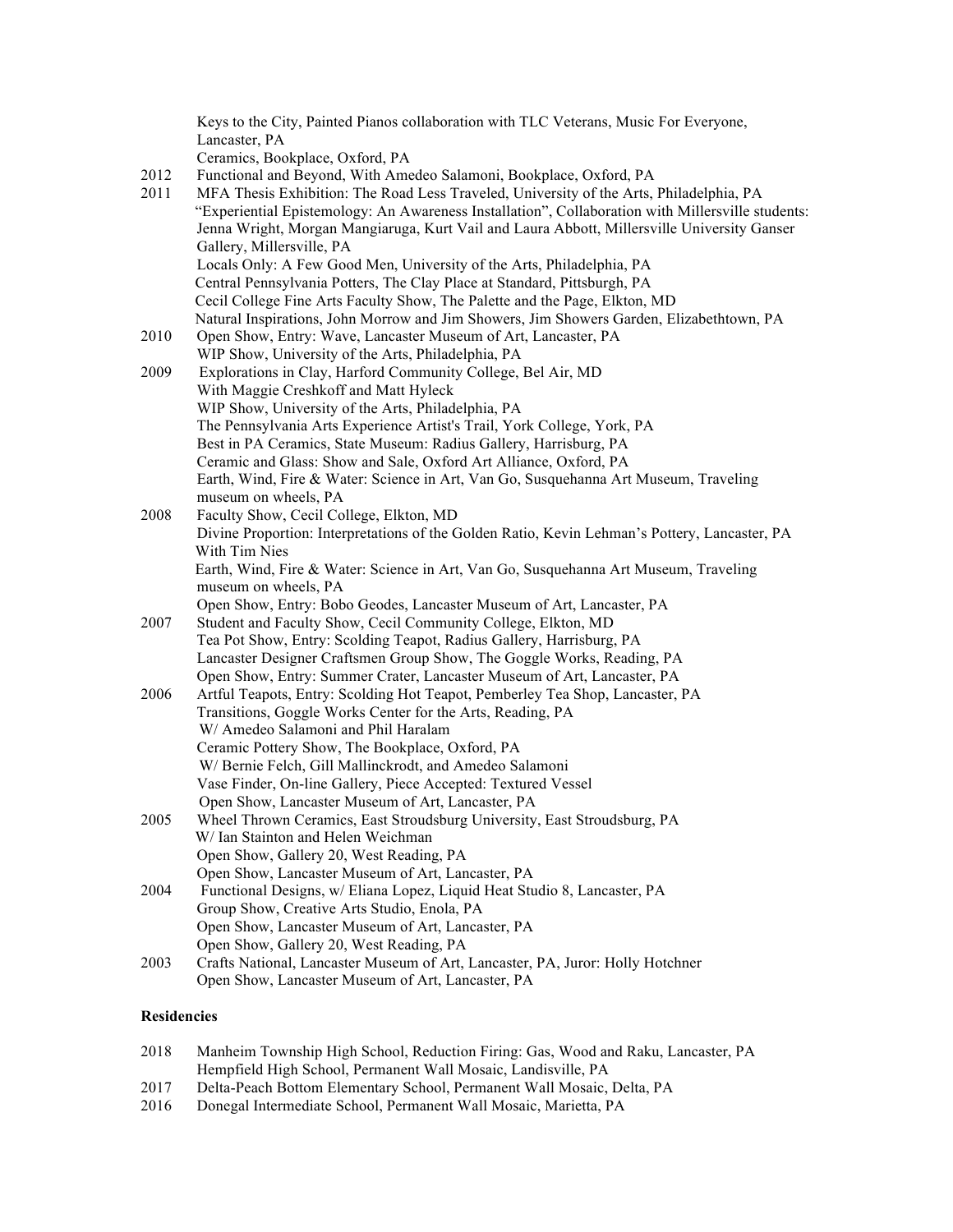- 2015 Cedar Crest Middle School, Permanent Mosaic, Lebanon, PA Donegal Intermediate School, Permanent Wall Mosaic, Marietta, PA
- 2014 Wilson West Middle School, 6 Mobiles, Reading, PA
- 2013 Reamstown Elementary School, Permanent Wall Mosaic, Reamstown, PA
- 2012 Transitional Living Center, Permanent Column Mosaic, Lancaster, PA
- 2011 Camp Hill High School, Permanent Wall Mosaic, Camp Hill, PA
- 2010 New Cumberland Middle School, Permanent Wall Mosaic, New Cumberland, PA Ephrata High School, Permanent Wall Mosaic, Ephrata, PA The Janus School, Permanent Wall Mosaic, Mount Joy, PA
- 2009 Reidenbaugh Elementary School, Permanent Wall Mosaic, Lititz, PA
- 2008 Muhlenberg High School, Wheel throwing, Laureldale, PA
- Penn Manor High School, Two permanent exterior obelisks, Millersville, PA
- 2007 Muhlenberg High School, Wheel throwing and slide lecture, Laureldale, PA 2006 Martic Elementary School, Permanent Wall Mosaic, Marticville, PA
- Centerville Elementary School, Hand-building Techniques, Centerville, PA 2005 Blue Ball Elementary School, Hand building and Raku firing, Blue Ball, PA
- 2004 Conestoga Valley High School, Clay Artist in Residence, Leola, PA High school: 5 weeks: wheel throwing, Raku firing, critique, and slide lecture Middle school: 1 week, Demonstration wheel throwing Elementary schools: 3 weeks, taught mask making

# **Lectures/ Workshops**

- 2019 Wood Firing Workshop, Lancaster County High Schools, Lancaster, PA Wood Firing Workshop, Pennsylvania Guild of Craftsmen, Lancaster, PA
- 2018 Large Scale Throwing, Lancaster Potter's Group, Lancaster, PA
- 2017 Large Scale Throwing, Lancaster Potter's Group, Lancaster, PA Lecture/Workshop, Clay: How to Find and Process It, Lancaster Potter's Group, Lancaster, PA
- 2016 Lecture, Leadership Lancaster, Creativity, Art and Problem Solving, Lancaster, PA
- 2015 Lecture, Millersville University, Millersville, PA Lecture, Leadership Lancaster, Creativity, Art and Problem Solving, Lancaster, PA Lecture: Lancaster Creative Factory: Creativity, Art and Problem solving, Sunrise Rotary Club, Lancaster, PA
	- Team Building Workshop, Leadership Lancaster, Lancaster, PA
- 2014 Lecture, Leadership Lancaster, Creativity, Art and Problem Solving, Lancaster, PA Team Building Workshop, Leadership Lancaster, Lancaster, PA
- 2013 Large Scale Wood Fired Ceramics, The Clay Studio, LAWS Series, Philadelphia, PA Tile project, George School, Newtown, PA Demonstrations, Reamstown Elementary School, Reamstown, PA Lecture and Demonstration, Windsor High School, Windsor, CT Team Building: Creative Clay, Lancaster Creative Factory, Lancaster, PA Lecture and Demonstration, Garden Spot High School, New Holland, PA Team Building: Paper Project, Lancaster Creative Factory, Lancaster, PA 2012 Lecture and Demonstration, Windsor High School, Windsor, CT
- 2011 Large scale throwing and Anagama wood firing, Harrisburg Area Community College, Harrisburg, PA Workshop: Hands-on for Franklin and Marshal College: Japanese Class, Kevin Lehman's Pottery, Lancaster, PA Lecture, Garden Spot High School, New Holland, PA Tile and Wheel Throwing Workshop: ShoeFlyMoonPie, Kevin Lehman's Pottery, Lancaster, PA 2009 Lecture and Demonstration, Harford Community College, Bel Air, MD Elements and Principles of Design, Pennsylvania Guild Headquarters, Lancaster, PA Team Building: Manheim Central SAP, Kevin Lehman's Pottery, Lancaster, PA 2008 Career Day, Elizabethtown Middle School, Elizabethtown, PA
- Wheel Throwing, The Janus School, Mount Joy, PA Pottery Demo, Thorndale United Methodist Church, Thorndale, PA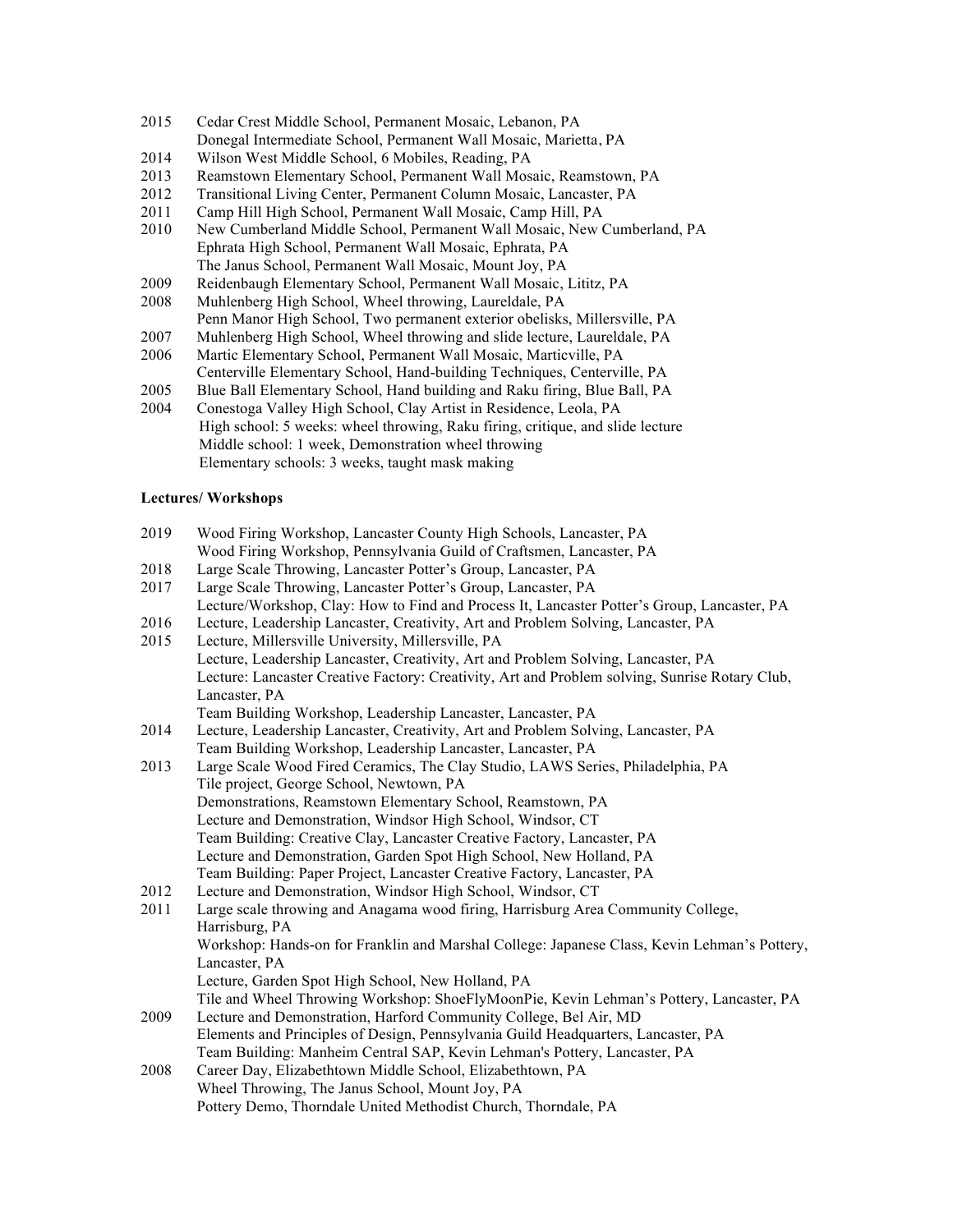|      | Hand building with Schreiber Pediatric, Kevin Lehman's Pottery, Lancaster, PA               |
|------|---------------------------------------------------------------------------------------------|
| 2007 | Wood Firing, Central Pennsylvania Potter's Group, Kirkwood Kiln, Kirkwood, PA               |
|      | Arts Career Symposium, Harrisburg Area Community College, Harrisburg, PA                    |
|      | Wheel Throwing, The Janus School, Mount Joy, PA                                             |
|      | Wheel Throwing, Fred S. Eshleman Elementary School, Millersville, PA                        |
|      | Lecture and Demonstration, Garden Spot High School, New Holland, PA                         |
|      | Wheel Throwing and slide lecture, Elizabethtown College, Elizabethtown, PA                  |
|      | Raku Workshop, Kevin Lehman's Pottery, Lancaster, PA                                        |
|      | For: Cecil County Community College                                                         |
|      | Career Day, Garden Spot Middle School, New Holland, PA                                      |
| 2006 | Wheel Throwing Demonstration, Cecil County Community College, Elkton, MD                    |
|      | Wood Firing, Central Pennsylvania Potter's Group, Kirkwood Kiln, Kirkwood, PA               |
|      | Arts and Math Day, The Janus School, Mount Joy, PA                                          |
|      | Hands-on wheel throwing demonstrations                                                      |
|      | Four Corners Arts Festival, Wheel demo, Millersville University, Millersville, PA           |
|      | Night of the Arts, Wheel demo, Centerville Elementary School, Centerville, PA               |
|      | Creative Arts Day, Wheel demo, Rohrerstown Elementary School, Rohrerstown, PA               |
|      | Raku: Glazing and Firing, Kevin Lehman's Pottery, Lancaster, PA                             |
|      | Garden Spot School District Art Teachers                                                    |
|      | Tile Workshop, Willow Valley, Willow Street, PA                                             |
|      | Wheel Throwing Demonstration, Hambright Elementary School, Lancaster, PA                    |
|      | Extruder Workshop, Garden Spot School Art Teachers, Kevin Lehman's Pottery, Lancaster, PA   |
| 2005 | Wood Firing, Chester Springs Studio, Chester Springs, PA                                    |
|      | Central Pennsylvania Potter's Group                                                         |
|      | Colossal Pots, Kevin Lehman's Pottery, Lancaster, PA                                        |
|      | Pennsylvania Guild of Craftsmen                                                             |
|      | Large Vessels, East Stroudsburg University, East Stroudsburg, PA                            |
|      | Raku Tiles and Wheel Demonstrations                                                         |
|      | Wheel throwing, w/ Phil Haralam, Kevin Lehman's Pottery, Lancaster, PA                      |
|      | PA Art Education Association                                                                |
|      | Collaboration with Phil Haralam, The Janus School, Mount. Joy, PA                           |
|      | Wheel throwing and hand building-Fish Vessel                                                |
|      | Basic Hand-Building, Willow Valley, Willow Street, PA                                       |
|      | Pinch pottery and coil building                                                             |
|      | My Vision, Slid Lecture, Garden Spot High School, New Holland, PA                           |
|      | Wheel Throwing Techniques, The Janus School, Mount Joy, PA                                  |
|      | Career Day, Garden Spot Junior High School, New Holland, PA                                 |
|      | Presentation: What is involved being an artist?                                             |
| 2004 | My Vision, Slid Lecture, Eco Valley Art Group, Lancaster, PA                                |
|      | Career Day, Garden Spot Junior High School, New Holland, PA                                 |
|      | Presentation: What is involved being an artist?                                             |
| 2003 | Demonstration, Lower Dolphin High School, Lower Dolphin, PA                                 |
|      | Demonstrations on different wheel throwing techniques                                       |
|      | Career Day, Garden Spot Junior High School, New Holland, PA                                 |
|      | Presentation: What is involved in becoming a successful artist?                             |
| 2002 | Adult wheel throwing instructor, Garden Spot High School, New Holland, PA                   |
|      | Adult wheel throwing instructor, Hempfield High School, Landisville, PA                     |
|      | Raku Process, Pinch pottery and Raku firing, Cygnet Studios, Elizabethtown, PA              |
|      | Raku Process, Pinch pottery and Raku firing, Lancaster Art Association, Strasburg, PA       |
|      | Unified Arts Day, Donegal Middle School, Marietta, PA                                       |
|      | Demonstrations on wheel throwing and helped students make a piece of pottery                |
|      | Career Day, Presentation: What is involved in becoming a successful artist?, Hempfield High |
|      | School, Landisville, PA                                                                     |
| 3001 |                                                                                             |

2001 Raku Process, Pinch pottery and Raku firing, Cygnet Studios, Elizabethtown, PA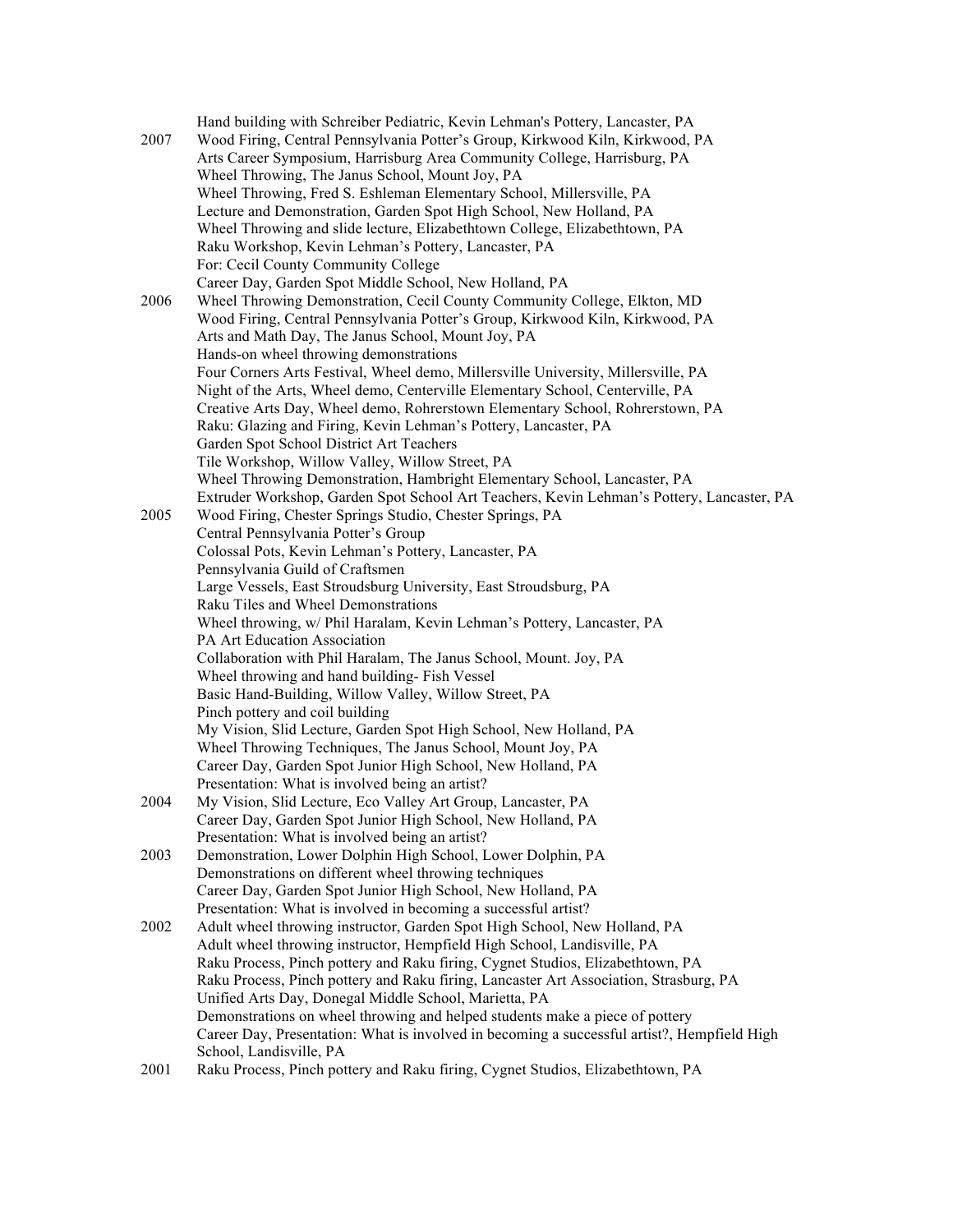### **Awards/Grants**

- 2014 Baldwin Fellowship, Lancaster County Community Foundation, Lancaster, PA
- 2013 Lancaster New Era Red Rose Award, Lancaster Newspaper, Lancaster, PA
- 2011 Merit Scholarship, University of the Arts, Philadelphia, PA MFA in Studio Art Faculty Award for Ceramics, University of the Arts, Philadelphia, PA
- 2010 Merit Scholarship, University of the Arts, Philadelphia, PA
- 2009 Merit Scholarship, University of the Arts, Philadelphia, PA
- 2008 Creative Use of Material, Best in PA Crafts, Entry: Growth, Pennsylvania Guild of Craftsmen Honorable Mention, Landis woods Art Show, Neffsville, PA
- 2007 Best Contemporary, Entry: Waterfall Tower, Best in PA Crafts, Pennsylvania Guild of Craftsmen
- 2006 Creative Use of Material, Entry: Lamp, Best in PA Crafts, Pennsylvania Guild of Craftsmen Judges Choice Award, Landis woods Art Show, Neffsville, PA LDC Craftsman Grant, Lancaster Designer Craftsman, Lancaster, PA
- 2005 Best Contemporary, Entry: Side-fired Vessel, Best in PA Crafts, Pennsylvania Guild of Craftsmen 2nd Place, Landis Woods Art Show, Neffsville, PA Judges Award, Lititz Outdoor Art Show, Lititz, PA
- 2004 1st Place Sculpture, Lititz Outdoor Art Show, Lititz, PA
- 2002 1st Place Sculpture, Lititz Outdoor Art Show, Lititz, PA
- 2nd Place, Landis Woods Art Show, Neffsville, PA
- 2001 1st Place Sculpture, Lititz Outdoor Art Show, Lititz, PA A ward of excellence - Juror's choice, Landis Woods Art Show, Neffsville, PA
- 2000 A ward of excellence Juror's choice, Landis Woods Art Show, Neffsville, PA

## **Permanent Works/ Collections**

- 2020 School District of Lancaster, DASH program, LOVE mural, Lancaster, PA
- 2019 City of Ocala, Monolith: Shine, Ocala, FL Manheim Township High School, Large Scale Thrown Pitcher, Lancaster, PA School District of Lancaster, DASH program, HOPE mural, Lancaster, PA
- 2018 Hempfield High School, Wall Mosaic, Landisville, PA
- 2017 Hiking Trail, Permanent Wall Mosaic, Elizabethtown, PA Delta-Peach Bottom Elementary School, Wall Mosaic, Creating Our Community, Delta, PA
- 2016 Donegal Intermediate School, Permanent Wall Mosaic: four seasons, Marietta, PA
- 2015 Northwest River Trail, Artful Benches and Natural Sculpture, Marietta, PA East Donegal Riverfront Park, 250' Mosaic, East Donegal, PA Cedar Crest Middle School, Mosaic, Lebanon, PA
- 2014 Wilson West Middle School, 6 Mobiles 8', Reading, PA
- 2013 Reamstown Elementary School, 10'x3' interior wall mosaic, Reamstown, PA
- 2012 Transitional Living Center, 8'x2'x2' column mosaic, Lancaster, PA
- 2011 Water Street Rescue Mission, mosaic, Lancaster, PA Camp Hill high School, mosaic, Camp Hill, PA
- 2010 New Cumberland Middle School, mosaic, New Cumberland, PA Ephrata High School, mosaic, Ephrata, PA Janus School, mosaic, Mount Joy, PA
- 2008 Penn Manor High School, obelisks, Millersville, PA
- 2007 Elizabethtown College, Vessel, Elizabethtown, PA
- 2006 Harrisburg Area Community College, Vessel, Harrisburg, PA Martic Elementary School, mosaic, Marticville, PA Reidenbaugh Elementary School, mosaic, Lititz, PA
- 2005 Landisville Primary Center, Gemeinschaft/Community mosaic, Landisville, PA
- 2001 Smithsonian Natural History Museum, Team project at Millersville University, Bronze Triceratops skull, Washington D.C.,

### **Articles/Reviews/Books**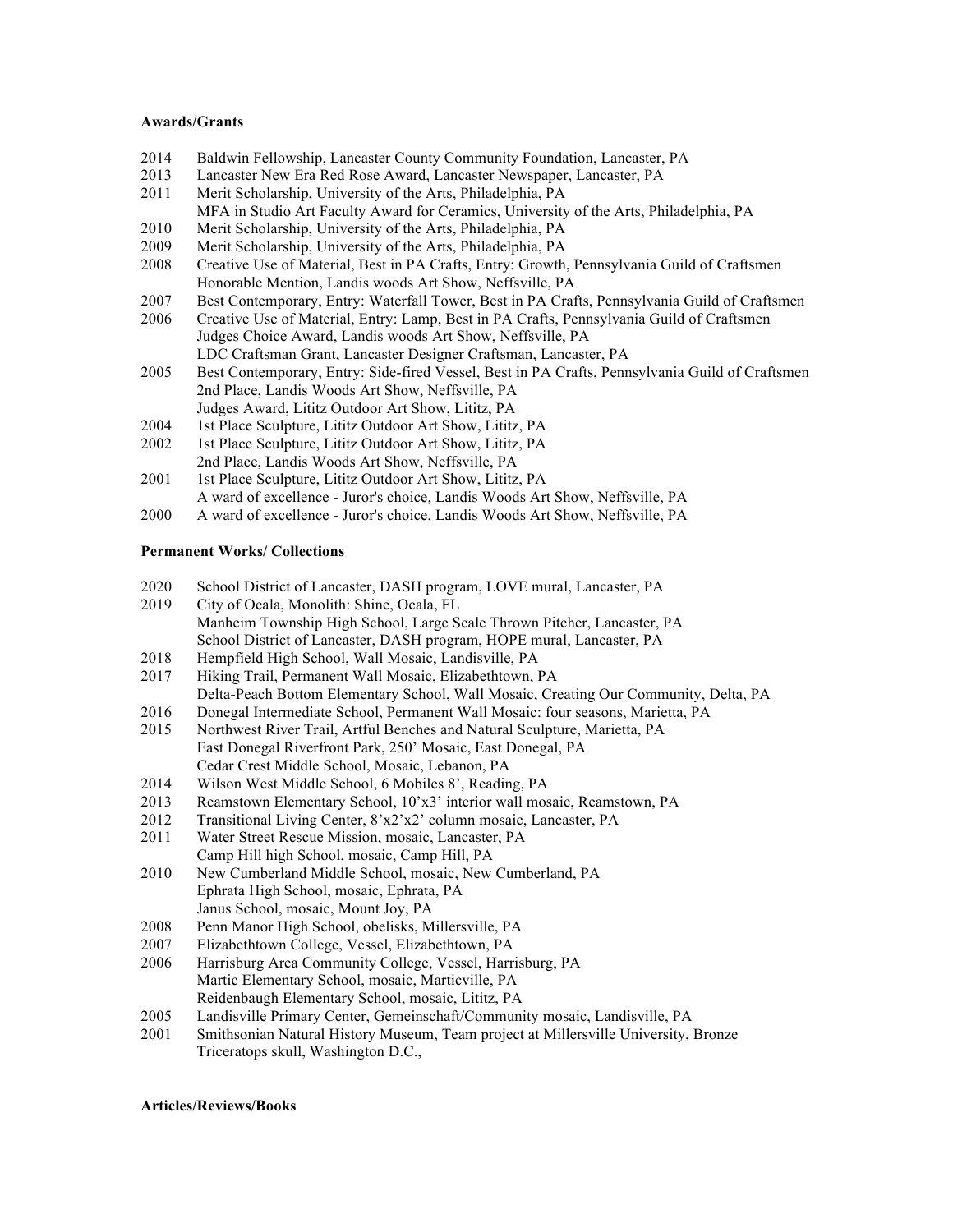- 2019 "Potter Kevin Lehman Secures Agreement for Eventual Ownership of City Arts Haven", Tim Stuhldreher, LNP, Lancaster, PA August 27
- 2018 "Ocala Outdoor Sculpture Competition", City of Ocala, Ocala Magazine, February
- 2017 "Delta-Peach Bottom Elementary School Students Create Community Mosaic", Cindy Seibel, The Star, April 13
- "Ceramics and Glass for Gift-giving at Bookplace", J Chambless, Chester County Press, Dec. 4 2016 "In the Spotlight: Lancaster Creative Factory founder Kevin Lehman believes positive change starts with the self.", Heather Stauffer, LNP, Lancaster, PA May 15 "Rise of the Creative Space", Michael C. Upton, Photography Nick Gould, Lancaster County
- Magazine, March 2015 "ARTS@Hinkles is a new community art space getting off the ground in Columbia", Kathy Daminger, LNP, Lancaster, PA, November 3 "Mosaic Mural Installed in Park", Tim Coover, LNP, Lancaster, PA, May 9 "Through the Viewfinder", Suzette Wenger, LNP, Lancaster, PA April 26

"Permanent Mosaic Now Decorates Cedar Crest Middle School", Bill Warner, Lebanon Daily News, April 18

- 2014 Smart Talk radio, WITF with Cary Burkett, Harrisburg, PA "Creative Variety for the Creative Factory", Cathy Molitoris, Lancaster Newspaper, Lancaster, PA "Like Getting Paid to Eat Chocolate", Jane Holahan, Sunday News, Lancaster, PA January 5
- 2013 "Wood-Fired Ceramics: 100 Contemporary Artists", Amedeo Salamoni, Schiffer Publishing, p 128/9

"Potter Fills His Bowls With Opportunity", Jane Holahan, Sunday New, Lancaster, PA, April 21 "Students and Artists Interact", Alice Hummer, Lancaster New Era, Lancaster, PA

- 2011 "Final Exhibit at MU's Ganser Gallery is no walk in the woods", Sunday News, Lancaster, PA, June 19
- 2010 "Jewels of the Garden", Cover Article, Lancaster Magazine, Pages 56-66, Melissa Kashner, May

2009 "A Rich Abundance of Artistic Expression", Lancaster City Living, Faith Kelleher Gaddie, Lancaster, PA Spring/Summer 2009

2008 "Bowl'-ing for Dollars", Intelligencer Journal, Tom Knapp, Lancaster, PA, November, 08 "Redware and Porcelain", Arts and Antiques, Roberta Strickler, Lancaster, PA, Sept. 08 "Souper Art", Lancaster New Era, Joseph Maldonado, Lancaster, PA, September 4 "Obelisks Highlight Penn Manor Students' Design Skills", Lancaster New Era, Roxanne Todd, Lancaster, PA, June

"Get Bowled Over at the Strictly Functional Pottery National", Lancaster New Era, Jane Holahan, Lancaster, PA,

"Teens Get Their Hands Dirty", Lancaster New Era, Cathy Molitoris, Lancaster, PA, March 27 2007 "Art Inspires Alumni Connection", Review-Millersville University Magazine, Fall 07 "The Art of Tea", The Patriot-News Sunday, Mary O. Bradley, September, 16, 2007

"Creative Connections, Open Art Award Show has Much to Say", Lancaster New Era, Jane Holahan, May 31, 2007

"Kevin Lehman, Artist-in-Residence Visits Martic Elementary", The Foundation Focus, Cover article, Spring 2007

- "Campus Art", The Etownian, Laura E. Marks, Page 10, February 1, 2007
- "Day by Day", The Lancaster New Era, January 28, 2007

"Inside PA - Hess Gallery", Art Matters, Ellen Slupe, Page 18, February 2007 "A Passion for Art", Front cover image, Review- Millersville University Magazine, Patricia Coulson, Winter 06/07

2006 "Martic Elementary Students Creating Clay Mural for School", Lancaster New Era, Roxanne Todd, November 22 "Woodsy Art Show Will Offer Variety of Quality Creations", Manheim Township Merchandiser, Rick Hiduk, 9/06 "Four Corners Festival Celebrates Different Cultures and the Arts", Millersville Advertiser, Ethan Riley, June 14

2005 "Architectural Tiles Add Interest to Décor", Home, Rochelle Shenk, May 6 "Landisville Students Create Mosaic", Lancaster New Era, Rochelle Shenk, March 9